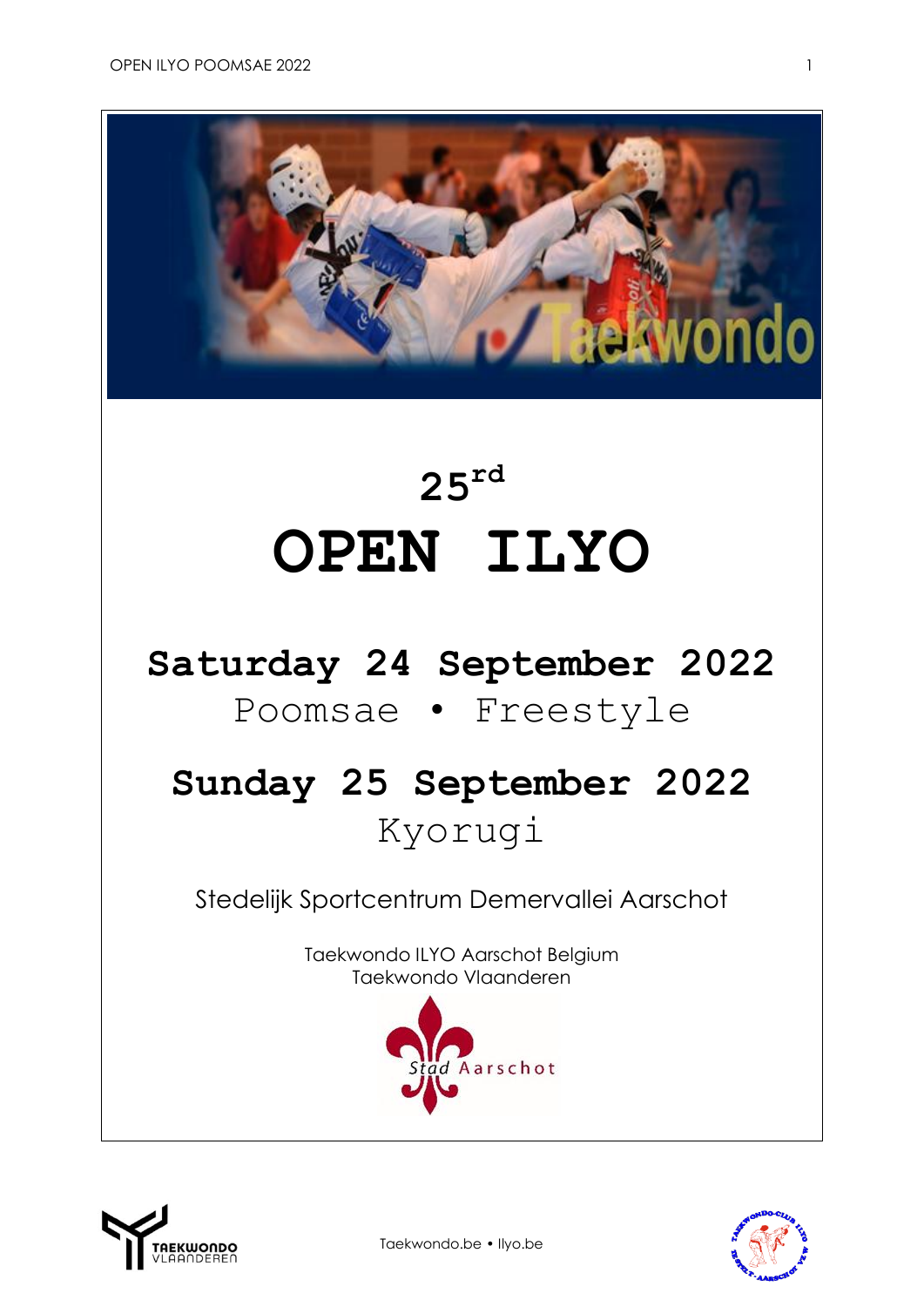#### ORGANIZATION

**[Taekwondo ILYO Aarschot Belgium](http://www.ilyo.be/)**, under the auspices of [Taekwondo Vlaanderen,](http://www.taekwondo.be/) with the cooperation of the sports council and the sports department of Aarschot.

#### LICENSE

**Belgian participants:** valid taekwondo license delivered by one of the regional recognized and subsidized uni-sports federation.

**Foreign participants**: valid license of a recognized taekwondo federation that offers WTF taekwondo.

No valid license (with photo/identity card) means no participation.

#### LIABILITY

All participants participate at their own risk.

#### ENTRY

**Spectators:** 8€ pp • up to 12 years old free entrance Regulations for spectators: [Intern Reglement TKDV](https://www.taekwondo.be/media/123/download) and [Tuchtreglement](https://www.taekwondo.be/media/254/download) **Coaches**: 0-9 competitors: 1 coach free entrance 10-14 competitors: 2 coaches' free entrance > 15 competitors: 3 coaches' free entrance

Every extra coach needs to pay the entrance fee.

#### LOCATION

Stedelijk Sportcentrum Demervallei •[Demervallei 8, 3200 Aarschot](https://www.google.be/maps/place/Demervallei+8,+3200+Aarschot/@50.9849187,4.8370893,17z/data=!3m1!4b1!4m5!3m4!1s0x47c1434df324361b:0x47328602c990473d!8m2!3d50.983806!4d4.839325?hl=nl) Itinerary: On the highway E314 take exit 22, direction "CENTRUM" and follow the signs" PARKING CENTRUM".

#### INFORMATION

Concerning the organization of the competition: [info@ilyo.be](mailto:info@ilyo.be) •+32 495 71 30 79 (Johan Alles) Concerning the registration of the competitors: [recreatie@taekwondo.be](mailto:recreatie@taekwondo.be)• +32 11 87 09 19 (Annelies Van Hoofstat)

#### REFEREES

Coordinator Poomsae: Mustapha Moutarazak •[m.moutarazak@hotmail.com](mailto:m.moutarazak@hotmail.com)

#### REGULATIONS

TKDV/WT-regulations: [www.taekwondo.be • downloads • competitie](https://www.taekwondo.be/sites/default/files/2021-06/2021.01.25_Wedstrijdreglement%20Poomsae%202021.pdf) All participants participate at their own risk.



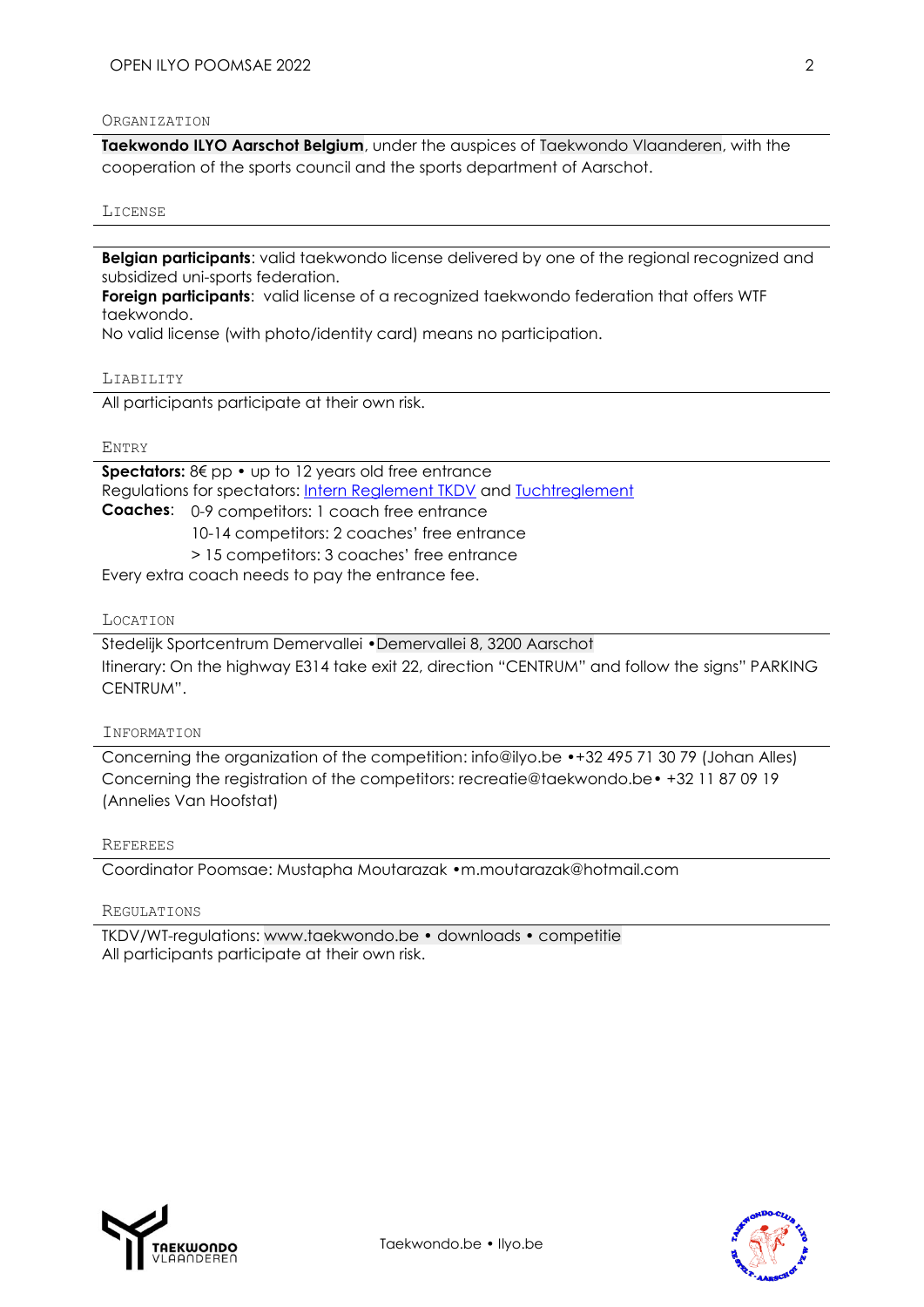#### **CATEGORIES**

The year of birth is decisive for the category in which the participant will compete. For ex. someone born on 31/12/2007 will turn 15 in 2022 and will compete on 24/09/2022 in the category 15-17 year.

One can participate in multiple categories (individual, pair, team, freestyle, family).  $A \ge 1$ st dan/poom • B = 4th-1stkup • C = 8th-5thkup • D = 10th-9thkup

| <b>Disciplines</b> | <b>Belts</b> | Ages                                                                                 |
|--------------------|--------------|--------------------------------------------------------------------------------------|
| Individual         | A, B, C, D   | $\leq$ 8j, 9-11j, 12-14j, 15-17j, 18-30j, 31-40j, 41-50j, 51-60j, 61-65j, $\geq$ 66j |
| Pair               | A, B, C, D   | ≤ 11j, 12-14j, 15-17j, 18-30j, ≥31j                                                  |
| Team               | A, B, C, D   | ≤ 11j, 12-14j, 15-17j, 18-30j, ≥31j                                                  |
| FS Individual      | $A, (B+C+D)$ | ≤ 17 <i>i</i> , $\ge$ 18 <i>i</i>                                                    |
| FS Pair            | $A, (B+C+D)$ | ≤ 17 <i>i</i> , $≥$ 18 <i>j</i>                                                      |
| FS Team            | $A, (B+C+D)$ | All ages                                                                             |
| G-taekwondo        | $A, (B+C+D)$ | ≤ 17j, ≥ 18j                                                                         |
| Family             | $A+B+C+D$    | All ages                                                                             |

Only for belts B, C and D:

- In the individual discipline, each athlete has the choice of participating in the age category above his own.
- **A** pair or a team is formed in the same age category. Nevertheless, it is admitted that one person of the pair or 2 persons of the team can have the category of ages just below or above.
- A pair or a team is formed in the same class of belts. Nevertheless, a combination of different belts B, C, D is allowed.

**A pair or a team must participate in the highest age category and the highest belts class.** This does not apply to A class!

#### COMPULSORY POOMSAE

For the B, C, D, G and family category it is obligatory to register the poomsae before closing of the registrations, i.e. at the latest 20/09/2020 on the websit[e Martial Events](https://www.martial.events/en) For the "Family" category, you must register separately via email: [info@ilyo.be](file:///F:/wedstrijd%20ILYO/wedstrijd%202020/uitschrijvingen/poomse/info@ilyo.be) Participants from the same family can participate. The number, gender, grade and age are freely determinable, as are the 2 taegeuk that are run together.

| <b>Belts</b> | <b>Compulsory poomsae</b>                   | Round 1    | Round 2    | Round 3    |
|--------------|---------------------------------------------|------------|------------|------------|
| A            | Drawing of lots on $23/09/2020$ – see table | 2 taegeuks | 2 taegeuks | 2 taegeuks |
| B            | Free choice – see table                     | taegeuk    | taegeuk    | 2 taegeuks |
| $\mathsf{C}$ | Free choice – see table                     | taegeuk    | taegeuk    | 2 taegeuks |
| D.           | Free choice – see table                     | taegeuk    | taegeuk    | taegeuk    |
| G.           | Free choice                                 |            |            | taegeuk    |
| Family       | Free choice – see table                     |            |            | 2 taegeuks |

Taekwondo.be • Ilyo.be

COMPETITION SYSTEM

#### Cut off system

#### TIMETABLE

08:00 - 09:00 Registration (teams that register too late will be declined) 10:00 Start competitions

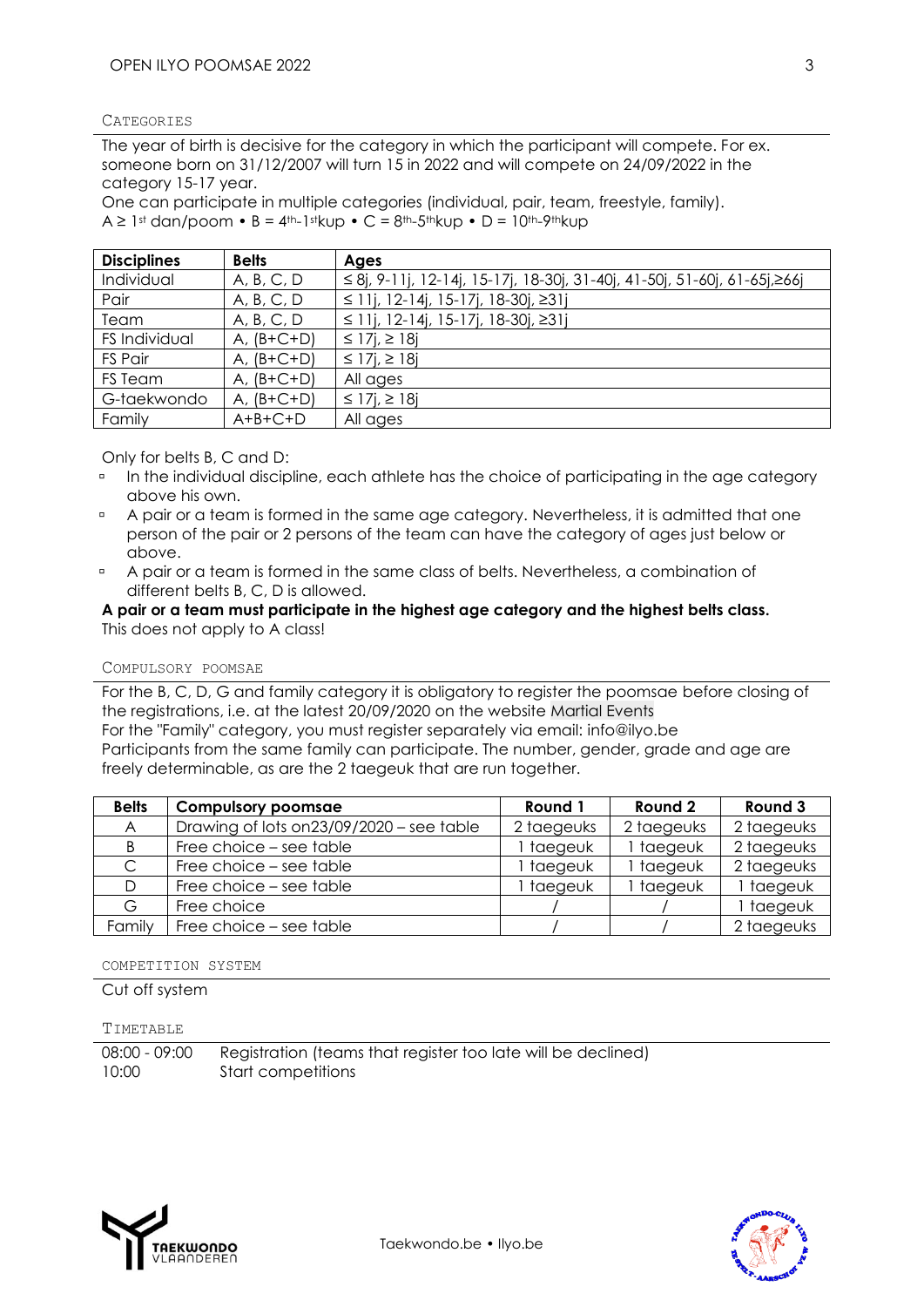| Website                                                                     | Martial Events• www.martial.events/en                                      |  |  |  |  |
|-----------------------------------------------------------------------------|----------------------------------------------------------------------------|--|--|--|--|
| Deadline                                                                    | Sunday 18/09/2022 until 23:59                                              |  |  |  |  |
| Participation fee                                                           | Payment in advance for:<br>$\Box$                                          |  |  |  |  |
|                                                                             | 25€/individual (FS en G), 35€/pair (FS), 40€/team (FS), 15€/family member  |  |  |  |  |
|                                                                             | The fee must be on the account of the organization at least 1 day prior to |  |  |  |  |
|                                                                             | the competition.                                                           |  |  |  |  |
|                                                                             | Mail your proof of payment to: info@ilyo.be                                |  |  |  |  |
|                                                                             | Payment on the spot: 5 EUR extra per athlete<br>$\Box$                     |  |  |  |  |
| There must be a payment for all athletes on the competition list. No refund |                                                                            |  |  |  |  |
|                                                                             | possible.                                                                  |  |  |  |  |
| Bank account                                                                | Taekwondo ILYO npo                                                         |  |  |  |  |
|                                                                             | IBAN: BE59 0017 3190 8526                                                  |  |  |  |  |
|                                                                             | <b>BIC: GEBABEBB</b>                                                       |  |  |  |  |
|                                                                             | Reference: club name + POOMSAE + number of competitors                     |  |  |  |  |
|                                                                             | (ind/pair/team/mix/family)                                                 |  |  |  |  |
|                                                                             |                                                                            |  |  |  |  |

#### COACH BADGE

#### **The TKDV, AFBT and/or WTE coach badge is compulsory for Belgian clubs.**

Coaches can enter the competition area only with a valid TKDV/ABFT/ WTE coach badge and with tracking suite and sport shoes. Minimum age: 18 year.

#### PRIZES

Individual • Pair • Team • Mixed Team: 1st , 2nd and 3rd place. Trophy for1st, 2nd and 3rd place.

Trophy for the club that travelled the greatest distance: 2019 TC Force BULGARIA Trophy for the club with the largest number of participants: 2019 Taekwondo Tapia THE NETHERLANDS



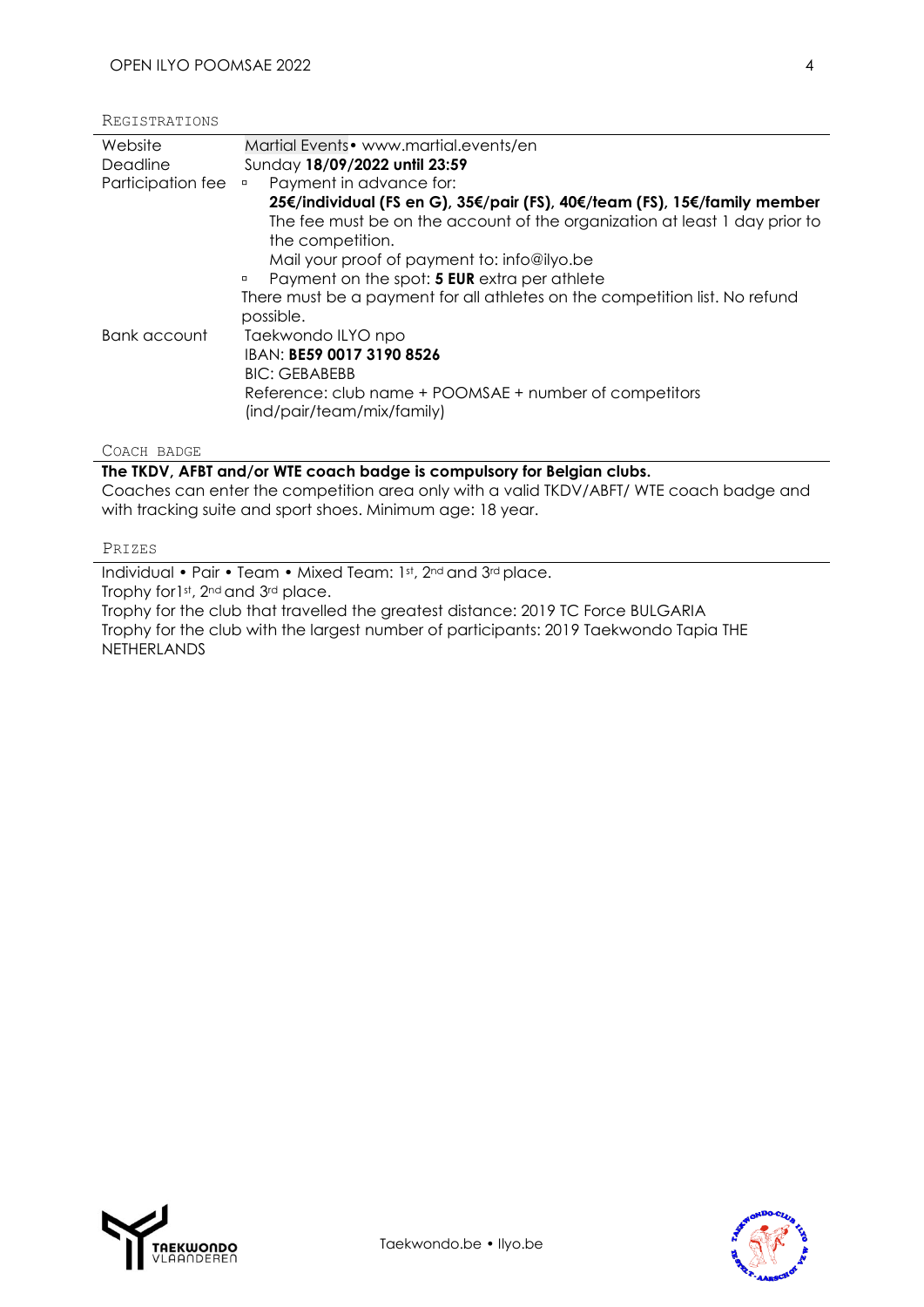#### COVID-19

In case there is a need for extra regulations, all measures and information relating to COVID-19 are collected in an accompanying health protocol.

All attendees are expected to have read the health protocol before entering the competition venue. By entering the competition, they commit themselves to follow it. You can consult the protocol at any time via this link: All participants will also receive this protocol via mail before the start of the competition.

TRAVEL

You can find qll travel restrictions and conditions for Belgium via [https://www.info](https://www.info-coronavirus.be/en/travels/)[coronavirus.be/en/travels/](https://www.info-coronavirus.be/en/travels/)

#### AIRPORT

For your own comfort and budget, please use Brussels National Airport (Zaventem) and try to avoid Brussels South (Charleroi). From Brussels (Zaventem) Leuven and Aarschot are directly accessible by train: Leuven: 20 minutes only Aarschot: 45 minutes only

#### ACCOMMODATION

AARSCHOT (A): smaller town with a few hotels, several B&B and a free campsite at the venue **LEUVEN (L):**large town about 20 km and 20 min away, with an interesting youth hostel and a lot of hotels.

**If you take the short trip between Leuven and Aarschot (only 10' and 2,40 € using Key Card), we provide jointly transportation to and from the train station and the competition hall. WESTERLO (W):** small village about 15 km and 20 minutes away with an interesting youth hostel.

#### **YOUTH HOSTEL**

- (L) **[De blauwput](https://www.jeugdherbergen.be/en/leuven)**: 116 beds in 28 en suite rooms with own shower and toilet.

*Modern city youth hostel in university city Leuven very near the train station.*

- (W) **[Boswachterhuis](http://www.jeugdherbergen.be/en/youth-hostels/green-hostels/westerlo-boswachtershuis)**: 82 beds in 12 en suite rooms (own shower & toilet), and 5 rooms with shared bathroom.

*A forester's house which has been renovated and equipped with all modern comforts, respecting its original charm. Quietly located along a nature reserve.*

#### **HOTEL**

#### - (A): **['s Hertogenmolens](http://lodge-hotels.be/en/hotels/b/s-hertogenmolens-aarschot)\*\*\***: 25 stylish rooms

*Located in an old Water Mill very much in the city centre, close to the competition hall (2km).* - (L): **[IBIS budget hotel Leuven](http://www.ibis.com/gb/hotel-6682-ibis-budget-leuven-centrum/index.shtml)** \*: 139 modern and comfortable double or triple rooms *Ibis Budget Leuven Centrum is in the centre, near the train station and restaurants. The rooms have free Wi-Fi throughout. An all-you-can-eat breakfast buffet is served in the hotel's lounge.*

#### **B&B**

#### - (A): **[Bed & Breakfast](http://www.hetgasthuis.be/toerisme/overnachten)**

*A few nearby, usually with little capacity, if you like there are more to be found*

#### **CAMPING**

*A [campsite](https://www.campercontact.com/nl/belgie/vlaams-brabant--brabant-flamand/aarschot/26979/parking-demervallei) for camper vans or caravans, no tents, is right at the competition hall. The showers and toilets of the sports centre may be used.* **Pre-registration is required !**



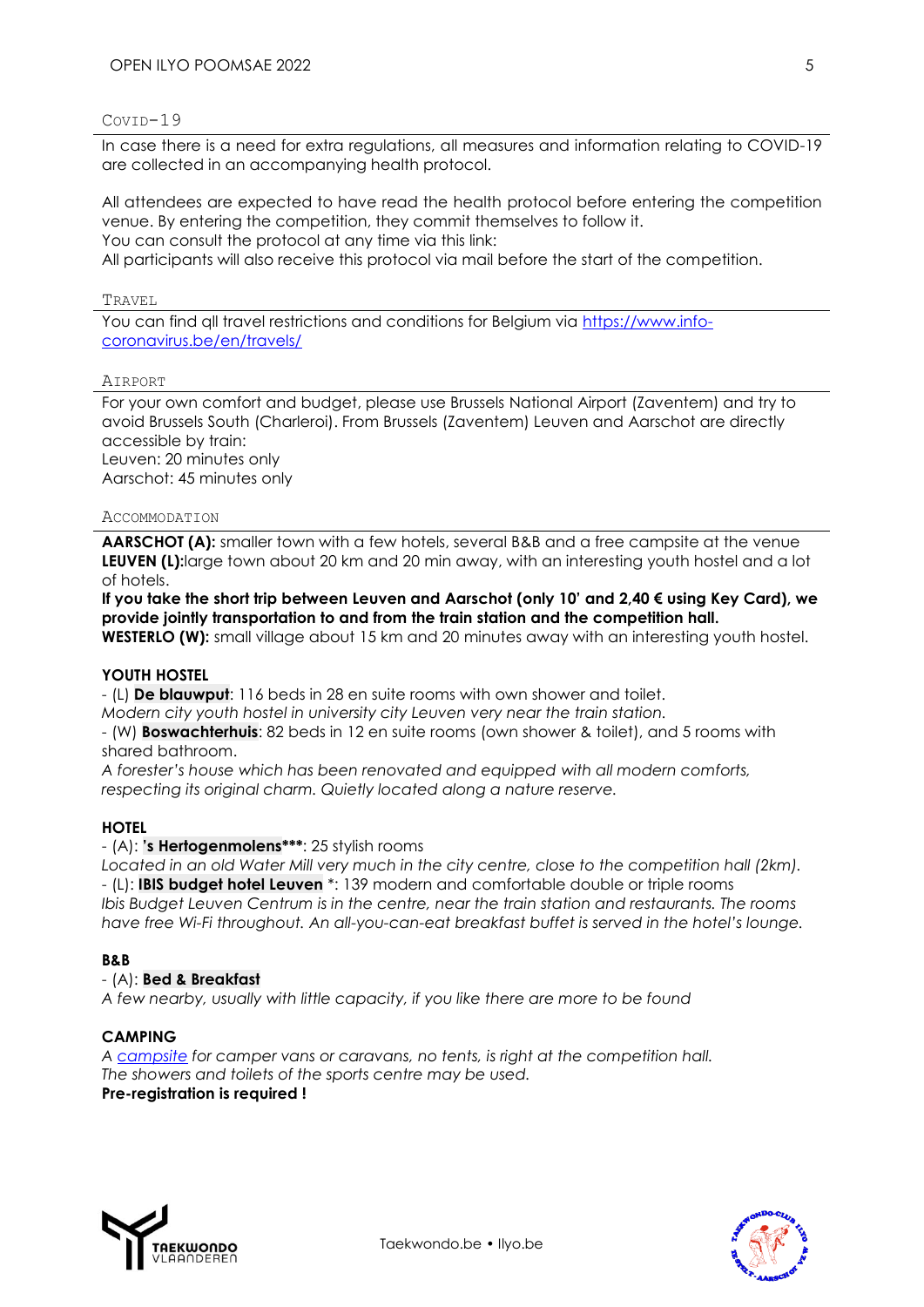| Age       |                                                                               |                                                                      |                                                                                  |  |  |  |  |
|-----------|-------------------------------------------------------------------------------|----------------------------------------------------------------------|----------------------------------------------------------------------------------|--|--|--|--|
|           | <b>Individual</b>                                                             | Pair                                                                 | Team                                                                             |  |  |  |  |
| $ - 8$    | Taegeuk<br>1, 2, 3, 4, 5, 6, 7, 8                                             | Taegeuk<br>2, 3, 4, 5, 6, 7, 8,                                      | Taegeuk<br>2, 3, 4, 5, 6, 7, 8,<br>Koryo                                         |  |  |  |  |
| $9 - 11$  | Taegeuk<br>2, 3, 4, 5, 6, 7, 8, Koryo                                         | Koryo                                                                |                                                                                  |  |  |  |  |
| $12 - 14$ | Taegeuk<br>3, 4, 5, 6, 7, 8, Koryo, Keumgang                                  | Taegeuk<br>3, 4, 5, 6, 7, 8,<br>Koryo, Keumgang                      | Taegeuk<br>3, 4, 5, 6, 7, 8,<br>Koryo, Keumgang                                  |  |  |  |  |
| $15 - 17$ | Taegeuk<br>4, 5, 6, 7, 8, Koryo, Keumgang, Taebaek                            | Taegeuk<br>4, 5, 6, 7, 8,<br>Koryo, Keumgang, Taebaek                | Taegeuk<br>4, 5, 6, 7, 8,<br>Koryo, Keumgang, Taebaek                            |  |  |  |  |
| $18 - 30$ | Taegeuk<br>6, 7, 8,<br>Koryo, Keumgang, Taebaek, Pyongwon, Sipjin             | Taegeuk<br>6, 7, 8,<br>Koryo, Keumgang, Taebaek,<br>Pyongwon, Sipjin | Taegeuk<br>6, 7, 8,<br>Koryo, Keumgang, Taebaek,<br>Pyongwon, Sipjin             |  |  |  |  |
| $31 - 40$ | Taegeuk<br>6, 7, 8,<br>Koryo, Keumgang, Taebaek, Pyongwon, Sipjin             |                                                                      | Taegeuk 8,<br>Koryo, Keumgang, Taebaek,<br>Pyongwon, Sipjin, Jitae,<br>Cheonkwon |  |  |  |  |
| $41 - 50$ | Taegeuk 8,<br>Koryo, Keumgang, Taebaek, Pyongwon,<br>Sipjin, Jitae, Cheonkwon | Taegeuk 8,<br>Koryo, Keumgang, Taebaek,                              |                                                                                  |  |  |  |  |
| $51 - 60$ | Koryo, Keumgang, Taebaek, Pyongwon,<br>Sipjin, Jitae, Cheonkwon, Hansoo       | Pyongwon, Sipjin, Jitae,<br>Cheonkwon                                |                                                                                  |  |  |  |  |
| $61 - 65$ | Koryo, Keumgang, Taebaek, Pyongwon,<br>Sipjin, Jitae, Cheonkwon, Hansoo       |                                                                      |                                                                                  |  |  |  |  |
| $66 - $   | Koryo, Keumgang, Taebaek, Pyongwon,<br>Sipjin, Jitae, Cheonkwon, Hansoo       |                                                                      |                                                                                  |  |  |  |  |